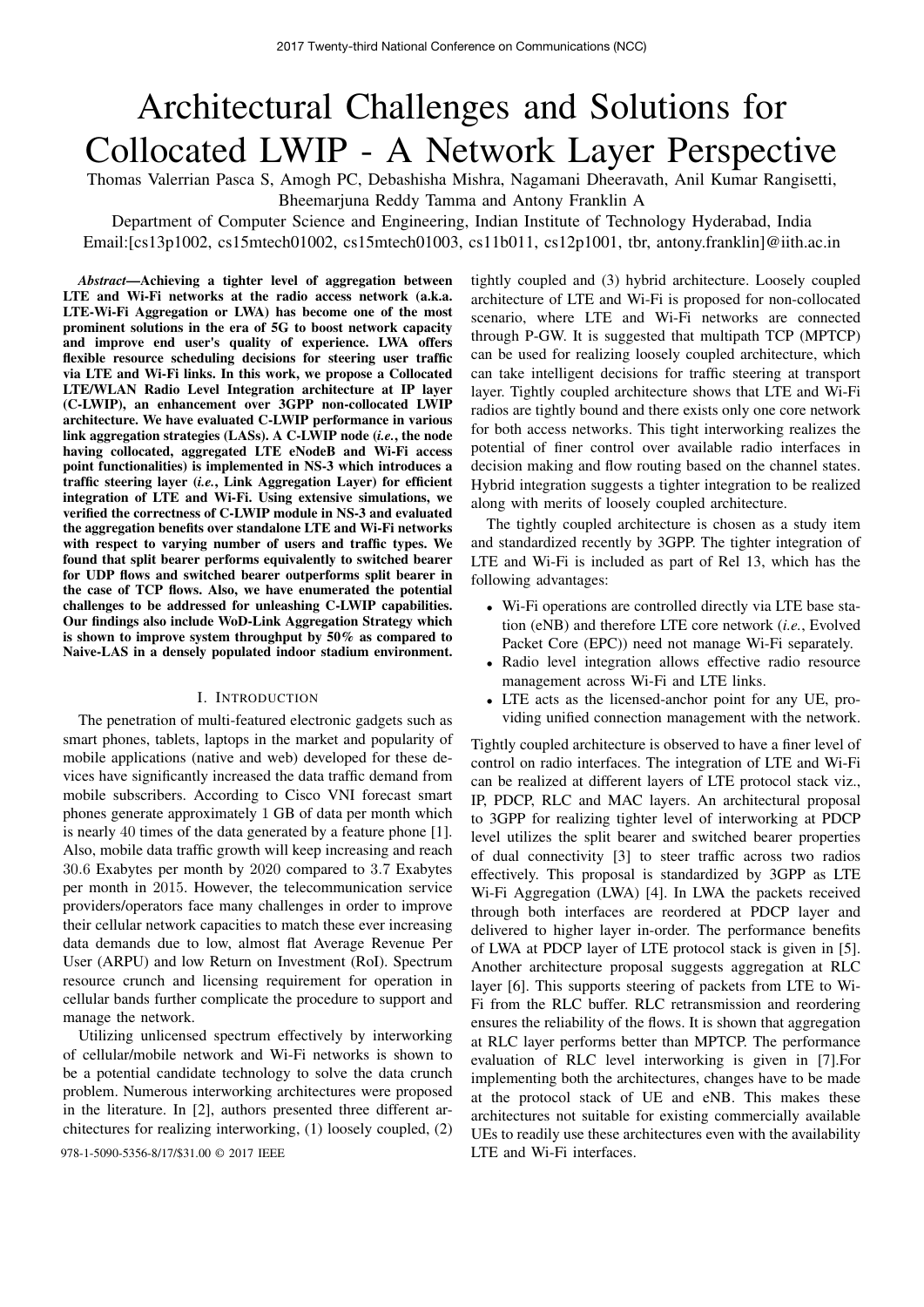3GPP has recently standardized LTE Wi-Fi interworking at IP layer with an IPSec tunnel (LWIP). The LWIP supports the existing UEs to readily interwork without any protocol changes [8]. Also, LWIP supports switched bearer and split bearer for steering traffic across LTE and Wi-Fi links. Switched bearer switches a bearer of the UE completely from LTE interface to Wi-Fi interface, whereas split bearer splits an existing bearer across LTE and Wi-Fi interfaces.



**Fig. 1:** A C-LWIP Realization.

We have investigated a collocated LTE/Wi-Fi scenario (C-LWIP) in which LTE small cell eNodeB (SeNB) and Wi-Fi access point (AP) are tightly coupled at RAN level as shown in Fig. 1.

Contributions : Our main contributions in this paper are,

- Proposed a C-LWIP architecture which mitigates interference in a dense urban deployment. This architecture ensures the interworking benefits to existing commercial UEs without any protocol changes.
- Implemented C-LWIP module in NS-3 simulator and validated its correctness through extensive simulations.
- Using C-LWIP module, we have evaluated the aggregation benefits for different link aggregation strategies.



**Fig. 2:** Proposed Architecture of C-LWIP.

## II. LWIP ARCHITECTURES

3GPP has defined a LWIP framework by aggregation of non-collocated LTE and Wi-Fi at IP level which uses IPSec tunnel between UE and eNodeB to interwork with Wi-Fi [9]. We proposed C-LWIP framework using a *Link Aggregation Layer* (LAL) in to Telecommunications Standards Development Society (TSDSI), India [10] (a daughter body of 3GPP). The proposed architecture makes existing UEs to readily work with C-LWIP node without any protocol modification at UE side.

## *A. LWIP Architectures Overview*

*1) Non-collocated LWIP Architecture:* The architecture is shown in [11]. The eNodeB utilizes the available Wi-Fi radio resources for the UEs in RRC CONNECTED state. A secure IP tunnel is established between LWIP node and UE to ensure security for communication over Wi-Fi interface. This IPsec tunnel has increased the overhead of communication in a collocated scenario compared to our proposed architecture. In a non-collocated scenario, IPsec tunnel holds true. The decision to steer traffic in LTE or Wi-Fi link is communicated to UE via a specific *steering command* which in turn is notified to the higher layers on the protocol stack. The higher layers can also take decision for traffic steering to Wi-Fi interface.



**Fig. 3:** Frequency Reuse in a dense C-LWIP deployment

*2) Collocated LWIP Architecture:* In this proposed architecture, C-LWIP is realized by introducing a *Link Aggregation Layer* (LAL) in the protocol stack of C-LWIP node as shown in Fig. 2. This makes even the existing UEs to readily benefit from C-LWIP without any modifications. LAL does not add any new headers to the IP data packets received from EPC via the S1-U interface. Packets going through LTE and Wi-Fi interfaces follow regular packet forwarding procedures at their protocol stacks and get delivered directly to IP layer. LAL can collect various network parameters and actively participate in intelligent decision making for steering IP traffic across LTE and Wi-Fi interfaces in the downlink. The security over Wi-Fi interface is provided by Wi-Fi key, which is obtained from LTE RRC and communicated to UE through RRC signaling. RRC generates the Wi-Fi Layer 2 security key from eNB Key  $K_{eNB}$ . In our proposed C-LWIP architecture, the traffic split can be realized both at packet and flow level. In flow level split, an entire flow is sent on either LTE or Wi-Fi link and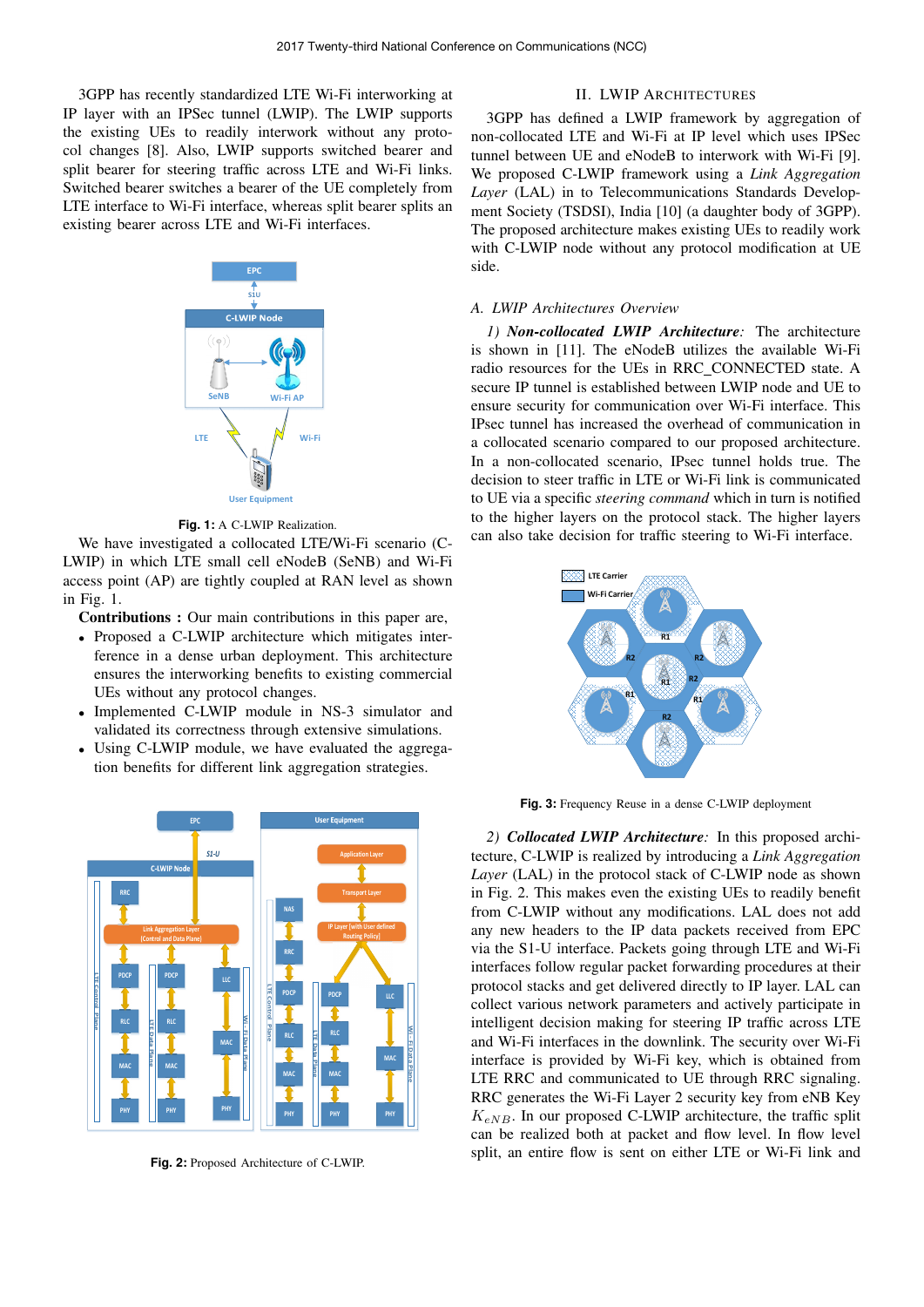hence in-sequence delivery issue does not arise. In packet level split, individual packets of a flow can be sent across different interfaces, hence, achieving in-sequence delivery in such a split is a challenging problem.

*3) Advantages of Collocated over Non-collocated LWIP Architecture:* The tighter level of aggregation between LTE eNodeB and Wi-Fi AP in collocated fashion in C-LWIP node has several advantages with respect to end user throughput in contrast to the non-collocated architecture, both at the physical layer and network layer.

At Physical Layer: The major advantage of collocated architecture as compared to non-collocated architectures is the flexibility in adapting fractional frequency reuse (FFR) scheme for mitigating inter-cell interference. Given a spatial distribution of UEs in the coverage, C-LWIP node may employ FFR where LTE eNodeB of C-LWIP serves users in the inner region and Wi-Fi of C-LWIP node serves the interferenceprone LTE cell-edge users. In case of dense urban scenarios, C-LWIP nodes act as an important contributor for mitigating the interference among neighbor C-LWIP nodes by assigning non-overlapping LTE and Wi-Fi bands appropriately as shown in Figure 3. Multiple C-LWIP nodes are considered whose coverage regions are spatially marked distinctly as regions  $R1$  and  $R2$ . If the users exist in  $R1$ , they will be served by LTE interface of C-LWIP. Similarly, if a user resides in region R2, then it could potentially use Wi-Fi AP to serve the users to mitigate the inter-cell interference. This is possible due to unified control plane signaling between LTE eNodeB and Wi-Fi AP in C-LWIP node.

In the case of non-collocated architecture, the interference mitigation could not be achieved effectively when LTE and Wi-Fi radios are placed far apart. This is because controlling transmit power of LTE or Wi-Fi link may lead some user to go out of coverage region. This prevents us from employing FFR scheme to non-collocated LWIP. Hence, only data plane offloading of LTE traffic to Wi-Fi can be supported.

At Network Layer: IPSec tunnel introduced in noncollocated deployment involves encryption of packets at IP layer (to send through untrusted WLAN terminal) followed by link level encryption of WLAN (optionally) which can be removed in a collocated scenario. Our proposed architecture reduces the overhead of double encryption (*i.e.*, at IP and Layer 2 of WLAN) by using Wi-Fi key per client derived from existing eNB key  $K_{eNB}$ . Also, every packet sent through IPSec tunnel is added with tunnel endpoint header, which adds to inefficient use of resources over the wireless channel. Collocated architecture does not require any additional headers. Non-collocated architecture facilitates to readily work with existing Wi-Fi AP, but the decision for traffic offloading is simplified at a coarse level of granularity *e.g.*, observed throughput and delay over an interface can be the determining factor for taking the offloading decision. But collocated architecture supports decision making for offloading at a very fine granularity of information *i.e.*, channel load, received SNR of Wi-Fi and channel characteristics such as loss and fading. This helps collocated architecture to perform better than non-collocated architecture.

## *B. Link Aggregation Strategies*

In this subsection, we present two link aggregation strategies (LASs) for C-LWIP.

- 1) *Naive LAS or N-LAS*: In this approach, LTE and Wi-Fi links are simultaneously used for sending uplink and downlink IP data traffic. In general, nearly half of the traffic is sent through LTE link and remaining half passes via Wi-Fi link irrespective of their channel conditions. It has two variants depending on whether the split is performed at packet level or flow level.
	- Packet Split N-LAS : Split equally within a single IP flow.
	- Flow Split N-LAS : Split equally among multiple IP flows but a flow is routed via one of the links.
- 2) *Wi-Fi only on Downlink LAS or WoD-LAS*: In this approach, Wi-Fi is used for transmitting downlink traffic while LTE is used for transmitting both uplink and downlink traffic as shown in [11]. As the number of users increases in the network, due to CSMA/CA, contention in Wi-Fi network also increases which brings down the throughput of Wi-Fi network. WoD-LAS was proposed in [2] and presented as a tightly coupled interworking architecture. WoD-LAS lowers the possibility of contentions in Wi-Fi link as it involves only downlink transmissions.

#### III. C-LWIP MODULE IN NS-3

We developed a C-LWIP module in NS-3 [12] to evaluate the performance of different link aggregation strategies. An essential component of this design is to realize C-LWIP node, which is achieved by binding the LTE and Wi-Fi radio interfaces together at IP level. This binding is implemented by a class known as *LinkAggregationLayer*. This class is responsible for provisioning various dynamic link level schedulers and steering algorithms. A high-level class diagram of C-LWIP design is given in [11].

When a packet is received from LTE core network (via S1- U) at C-LWIP node, LTE specific packet headers (GTP headers) are removed and resulting packet is routed to appropriate radio interface (*i.e.*, LTE or Wi-Fi *netdevices*) dictated by the LAS. A map for MAC address of the UE to IP address of the UE is created. When a new packet with destined IP address arrives to be sent via Wi-Fi, it is placed into LLC of Wi-Fi with the help of destination MAC address obtained from the map. An entry is made in this mapping table when a UE associates with the C-LWIP node. To send a packet through LTE interface, the packet is forwarded to LTE socket at C-LWIP node. To send a packet through Wi-Fi interface, UE's Wi-Fi MAC address is retrieved by using a mapping table at *LinkAggregationLayer* in the C-LWIP node.

A network address translation mechanism is devised at UE side in order to route traffic via unified connection management. This is driven by the fact that, LTE works as the anchor point for Wi-Fi node and no route exists between Wi-Fi and public Internet other than through LTE EPC. At UE side, packets generated by an application are routed to any of the available interfaces as dictated by the link aggregation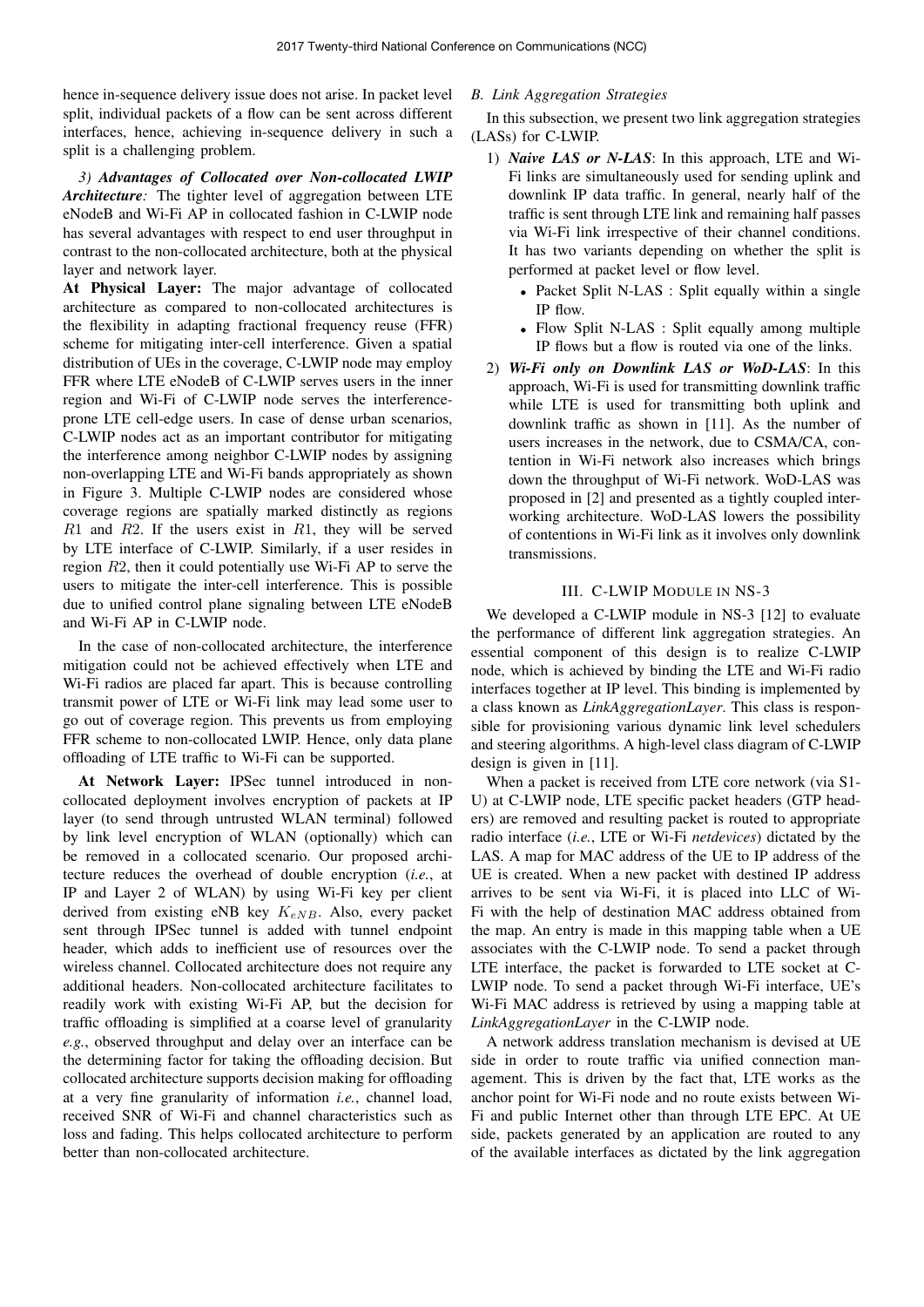strategies. In this work, we have used LASs at the UE side as well which can be implemented by operator defined policies. Provisions are made to implement uplink steering algorithms across radio interfaces. For flow level traffic steering, a fivetuple structure is designed to create mapping for radio interface which is necessary for pushing traffic as per decisions are taken by link aggregation strategy.

#### IV. EXPERIMENTAL SETUP

The experimental platform is based on the C-LWIP module developed by extending NS-3 simulator. The simulation parameters are given in Table I. In order to simulate the scenarios realistically, we have considered the backhaul delay as 40 ms. Our simulation test bench evaluates various schemes which are described as follows.

- LTE NoLAS : All traffic between UE(s) and C-LWIP nodes is sent through LTE links.
- Wi-Fi NoLAS : All traffic between UE(s) and C-LWIP nodes is sent through Wi-Fi links.
- Packet Split N-LAS (PS-N-LAS)
- Flow Split N-LAS (FS-N-LAS)
- WoD-LAS : Unlike FS-N-LAS, in this strategy, Wi-Fi is used only in downlink for carrying flows whereas LTE is used for both uplink and downlink. All uplink flows of UE through LTE interface is achieved by inserting appropriate forwarding rules in UE's *iptable* without any protocol stack modification.

Depending on the number of C-LWIP nodes, number of UEs and nature of traffic, we have conducted five sets of experiments with different link aggregation strategies. First, two experiments (#1 and #2) are performed to benchmark C-LWIP benefits for an ideal case of one and four users with UDP traffic, respectively. Next two experiments (#3 and #4) are conducted to see the performance of C-LWIP in a typical home scenario with mixed traffic (*i.e.*, voice, video, web, FTP). The last experiment (#5) imitates a real-world indoor stadium scenario having multiple C-LWIP nodes with mixed traffic. The exact percentage of users in each of the traffic types in a mixed traffic scenario are shown in Table II. The details of each experiment conducted are briefly summarized as follows.

• Expt #1 : This experiment involves one C-LWIP node with only one user to study the ideal behaviour of the system. We considered default bearer with four UDP data

**TABLE I:** NS-3 Simulation Parameters

| Parameter                       | Value                          |  |
|---------------------------------|--------------------------------|--|
| Number of C-LWIP Nodes          | 1 and $10$                     |  |
| LTE Configuration               | 10MHz, 50 RBs, FDD             |  |
| Wi-Fi Configuration             | IEEE 802.11a, 20 MHz           |  |
| Traffic Type                    | Mixed (voice, video, web, FTP) |  |
| Distance $b/w$ UE & C-LWIP node | 25 Meters                      |  |
| Simulation Time                 | 100 Seconds                    |  |
| Error Rate Model                | NIST Error Rate Model          |  |
| Mobility Model                  | Static                         |  |
| Wi-Fi Rate Control Algorithm    | Adaptive Auto Rate Fallback    |  |
| LTE MAC Scheduler               | Proportional Fair Scheduler    |  |
| Number of seeds                 | 5                              |  |
| Wi-Fi Queue size                | 400 packets                    |  |
| backhaul Delay                  | $40 \text{ ms}$                |  |

**TABLE II:** Percentage Distribution of User Traffic

| <b>Traffic Class</b> | <b>Nature</b> | Expt #3 | Expt #4 | Expt #5 |
|----------------------|---------------|---------|---------|---------|
| Voice                | UDP           | 20%     | 20%     | 40%     |
| FTP                  | <b>TCP</b>    | 20%     | 60%     | 50%     |
| Video                | UDP           | 60%     | 20%     | 30%     |
| Web                  | TCP           | 20%     | 40%     | 60%     |

flows (two in uplink and two in downlink) and observed network throughput w.r.t. UDP Application Data Rate (ADR) by varying the data rate as 1, 6, 12, 24 Mbps per flow.

- Expt #2 : It involves one C-LWIP node with four users. We considered default bearer with four UDP data flows per user (two in uplink and two in downlink), thus, with 16 flows in total for study. The network throughput is observed w.r.t. ADR by varying the data rate as 1, 2, 4, 8 Mbps per flow.
- Expt #3 : To demonstrate the interworking benefits in a typical home scenario, this experiment involves one C-LWIP node with varying number of users from five users to 30 users. It considers mixed traffic scenario having the majority of UDP flows (UDP-Heavy).
- Expt #4 : This experiment involves one C-LWIP node with varying number of users from five users to 30 users. Unlike previous experiment, it considers mixed traffic scenario having majority of TCP flows (TCP-Heavy).
- Expt #5 : To observe the performance of C-LWIP in a real-world indoor stadium, this experiment involves 10 C-LWIP nodes with varying number of users from 50 to 400. LTE of C-LWIP node is operating with reuse factor one, and every Wi-Fi AP of C-LWIP node operates in the same channel. Realization of indoor stadium includes multiple C-LWIP nodes with diverse data traffic requirements.

# V. PERFORMANCE RESULTS

The variation of UDP throughput w.r.t UDP ADR of uplink and downlink flows for one UE and four UEs are shown in Figs. 4 and 5, respectively. UDP traffic types tend to harvest maximum capacity of the links, hence this experimental result sets a classical benchmark for aggregation advantages over individual LTE and Wi-Fi radio links.

## *A. Analysis of Expt #1*

In one UE case with 4 Mbps and 24 Mbps ADR, the network is able to deliver the data in all the LASs (as shown in Fig. 4). The throughput variation in Wi-Fi NoLAS does not vary much after 48 Mbps ADR and thereafter saturates, because, it reaches its maximum achievable rate of 24 Mbps for 802.11a with maximum PHY rate of 54 Mbps. Similarly, LTE NoLAS attains saturation after 48 Mbps. However, leveraging the interworking benefits of C-LWIP node, PS-N-LAS and FS-N-LAS are able to deliver higher network throughputs than that of individual LTE and Wi-Fi only networks. The two variants of N-LAS schemes are indistinguishable in performance due to its naive approach of equally dividing flows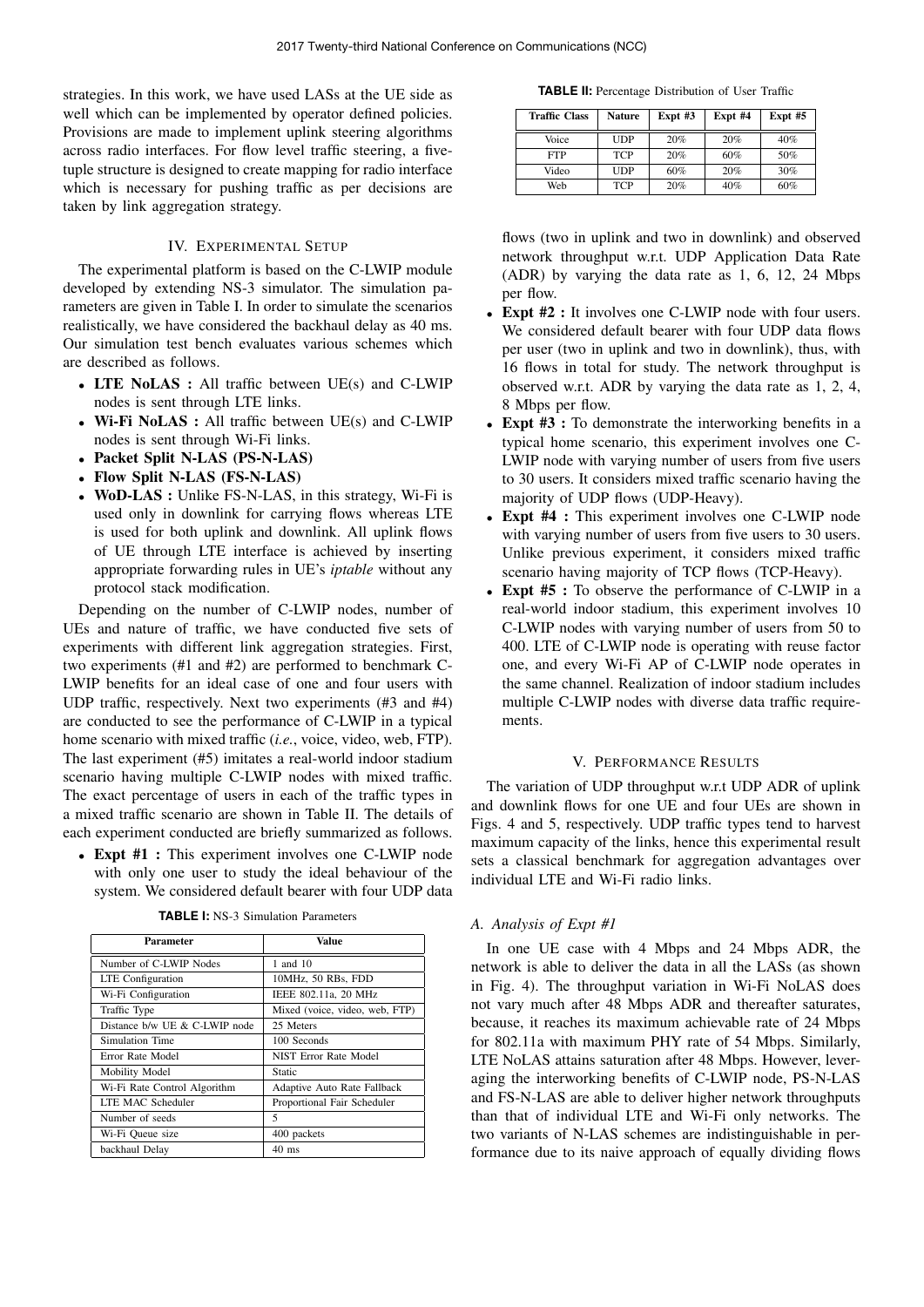





**Fig. 6:** Home Scenario with one C-LWIP Node, Mixed Traffic, UDP Heavy



**Fig. 7:** Home Scenario with one C-LWIP Node, Mixed Traffic, TCP Heavy

-100 -50 0 50 100 150 200 250 X in Meter **Fig. 8:** REM Plot for Indoor Stadium layout with 10 C-LWIP Nodes

and type of user traffic. WoD-LAS is no better than both FS-N-LAS and PS-N-LAS due to presence of only one user and no contention in Wi-Fi link. The next experiment encompasses a contention based scenario.

**Fig. 9:** Indoor Stadium with 10 C-LWIP Nodes, Mixed Traffic

#### *B. Analysis of Expt #2*

The inclusion of four users in the network leads to contentions and therefore, Wi-Fi only performance is observed to be poor as compared to other LASs. As LTE operates on the principle of scheduler based MAC, its throughput continues to rise with an increase in ADR but attains saturation after 34 Mbps (as shown in Fig. 5). Like the previous experiment, this experiment shows almost equal throughputs due to naive approach of equally dividing flows and type of user traffic. An important takeaway by comparing the results between N-LAS and WoD-LAS is that contentions of Wi-Fi degrades the N-LAS performance resulting lower peak value than WoD-LAS throughput. However, WoD-LAS does not suffer from this drawback by preventing contentions in Wi-Fi, as Wi-Fi link is used only in downlink.

## *C. Analysis of Expts #3 and #4*

In order to understand the behavior of C-LWIP node for a typical home deployment scenario, the next two experiments demonstrate performance benefits of C-LWIP considering UDP heavy and TCP heavy mixed traffic which are shown in Figs. 6 and 7, respectively. In both plots, with increase in number of users, the aggregation of LTE and Wi-Fi has resulted enhanced throughput than LTE NoLAS and Wi-Fi NoLAS. Wi-Fi performance is degraded due to the occurrence of contentions and does not improve. Packet split mechanism could not improve proportionally due to inherent issue of outof-order deliveries and Dupack transmissions for TCP flows.

These problems are avoided in flow split N-LAS, because, a flow is pushed as a unit to destined radio interface. Comparison of WoD-LAS and FS-N-LAS shows that WoD-LAS suppresses the demerits of FS-N-LAS by restricting the downlink user flows to Wi-Fi and LTE, and uplink flows only to LTE. In WoD-LAS, Wi-Fi utilizes its spectrum resources to carry user data and provides the best effort services by smartly utilizing the flow constraints in one direction. This facilitates a significant reduction in number of collisions, thereby improving the system throughput over N-LAS schemes.

## *D. Analysis of Expt #5*

The variation of system throughput with large number of UEs in an indoor stadium scenario having 10 C-LWIP nodes is shown in Fig. 9. Fig. 8 shows the LTE Radio Environment Map (REM) of the indoor stadium layout. Clearly, like the previous experiment, Wi-Fi performance degradation is largely contributed by collisions. On the other hand, LTE throughput tends to produce less and nearly flat variation, because available radio resources are shared among all the active users. PS-N-LAS and FS-N-LAS do not show a notable difference as both the schemes are largely affected by reduced throughput on Wi-Fi link. WoD-LAS results in higher system throughput over all other LAS under study. WoD-LAS achieves a system throughput of 155 Mbps for 400 users in Fig. 9 and shows nearly 50% more throughput than that of two variants of N-LAS. In Fig. 10, PS-N-LAS experiences less end-to-end delay as compared to other LASs, because of two radio interfaces with different packet service rates. FS-N-LAS incurs higher delay than PS-N-LAS as all packets within the flow are routed to one interface. With less number of users, WoD-LAS delay is higher than PS-N-LAS, but for large number of users, Wi-Fi contention plays a role, thus increasing delay of PS-N-LAS in case of 300 and 400 users as compared to WoD-LAS.